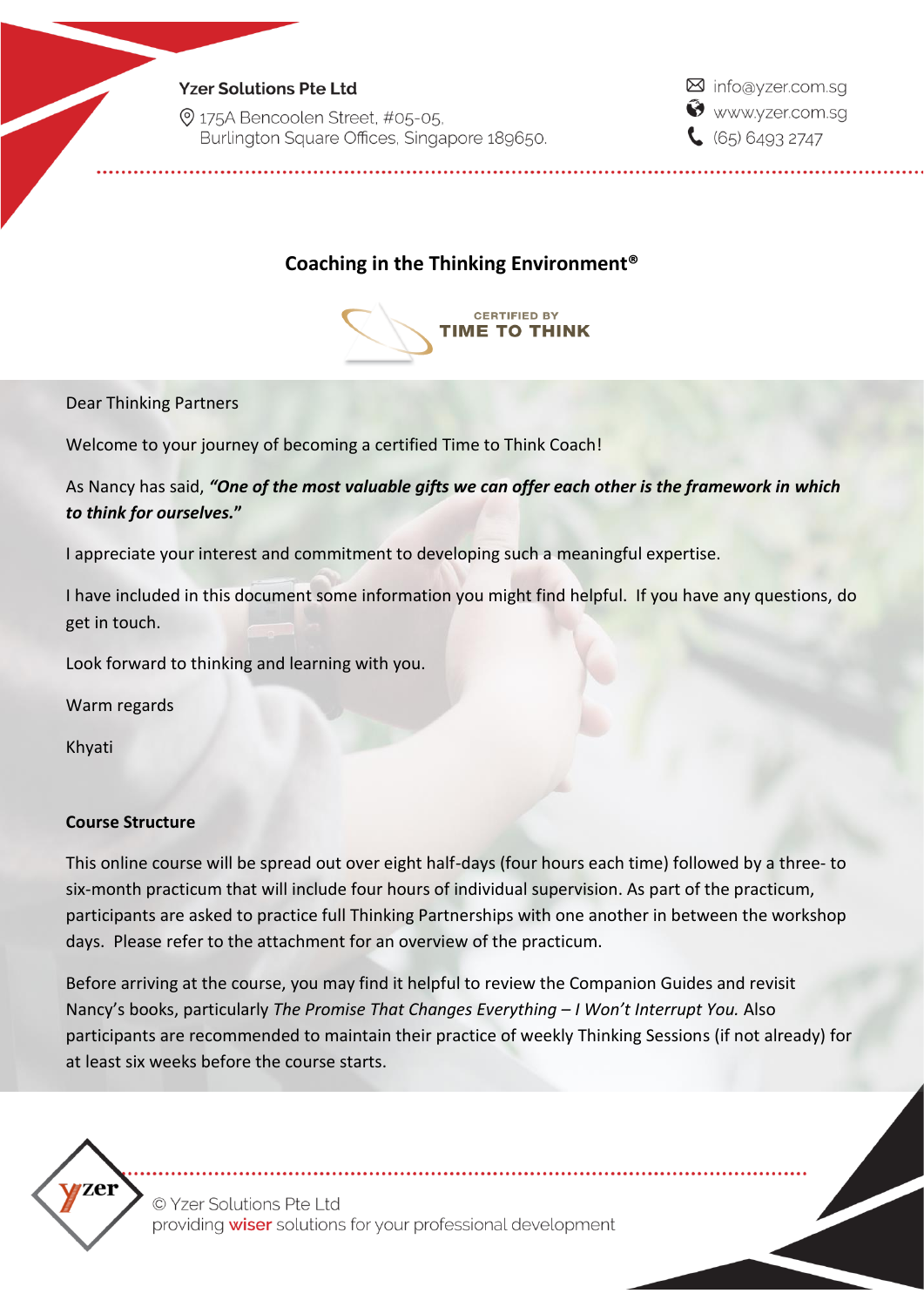**Yzer Solutions Pte Ltd** 

© 175A Bencoolen Street, #05-05, Burlington Square Offices, Singapore 189650. ⊠ info@yzer.com.sg www.yzer.com.sg  $65064932747$ 

## COACHING PRACTICUM

Following the Coaching Course, you will work with your course teacher to qualify as a Time to Think Coach. With support and supervision, you will complete the Practicum Work.

#### PRACTICUM OVERVIEW

| Min 9         | 1 <sup>1</sup> | PRACTICE COACHING SESSIONS                                                                          |
|---------------|----------------|-----------------------------------------------------------------------------------------------------|
| hours         |                |                                                                                                     |
|               |                | Practice-coach at least three people for a minimum of three sessions each (9 sessions/9 hours at    |
|               |                | least). After each session, write/record a summary of the session and notes of your learning, as    |
|               |                | well as questions that the session raised for you so you can refer to your reflection notes for     |
|               |                | your continuous learning and supervision sessions.                                                  |
| Min 4         |                | 2. EXPLICATING THE PAUSES                                                                           |
| hours         |                |                                                                                                     |
|               |                | Demonstrate your competence in thinking through the 'considerations' that lead to the best          |
|               |                | choice of next question for the Thinker by offering a Thinking Partnership to the instructor in     |
|               |                | your last supervision session.                                                                      |
|               |                |                                                                                                     |
|               |                | Participate in four 60-minute sessions of supervision in which the last session includes offering a |
|               |                | Thinking Partnership to the instructor.                                                             |
| Min 2         | 3.             | CHARACTERISING THE THINKING SESSION AS COACHING                                                     |
| hours         |                |                                                                                                     |
|               |                | Communicate to your instructor (recorded or written) your responses to these questions:             |
|               |                | a. In what ways do you think the Thinking Session is a genuine and effective coaching<br>framework? |
|               |                | b. What do you think are the features of the Thinking Session that are not usually found in other   |
|               |                | coaching approaches that you will need to explain to your clients?                                  |
|               |                |                                                                                                     |
|               |                | How would you explain each of them?                                                                 |
| <b>Min 12</b> | 4.             | <b>TWICE-WEEKLY THINKING SESSIONS</b>                                                               |
| hours         |                |                                                                                                     |
|               |                | During the period of your learning and qualifying, continue to refine and advance your expertise    |
|               |                | by having ideally two Thinking Sessions per week and at least one per week taking turns as          |
|               |                | Thinker and Thinking Partner. Maintain reflection notes so you can refer to them for your           |
|               |                | continuous learning and supervision sessions.                                                       |



© Yzer Solutions Pte Ltd providing wiser solutions for your professional development